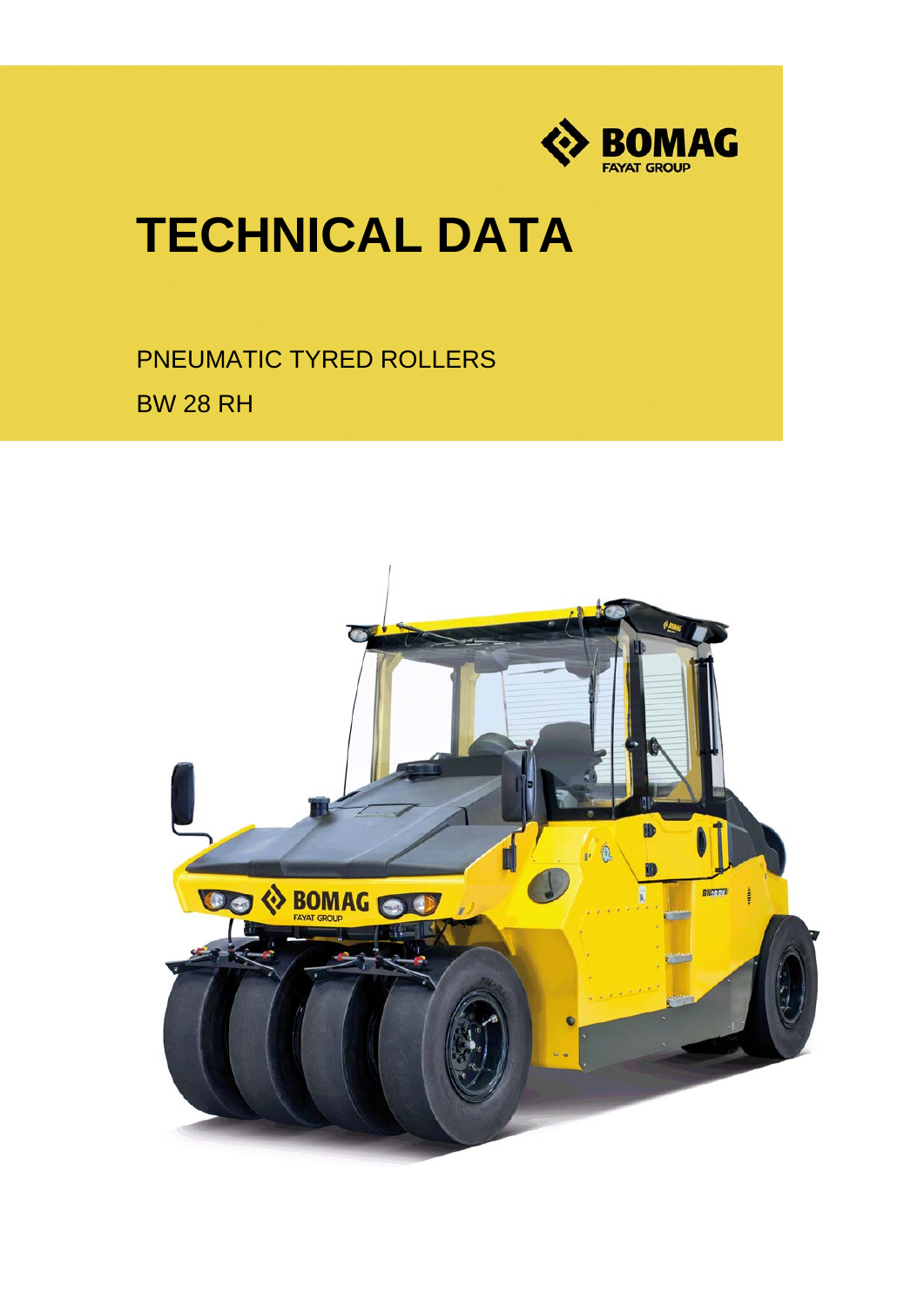

### **Dimensions in mm**

|                                                   |  |  | A B H H2 K L W |  |
|---------------------------------------------------|--|--|----------------|--|
| <b>BW 28 RH</b> 3875 2070 2287 3050 280 4945 2042 |  |  |                |  |

| Shipping dimensions in m3 | without ROPS | with ROPS |
|---------------------------|--------------|-----------|
| <b>BW 28 RH</b>           | 23.410       | 31.220    |

| <b>Machine type</b> | Compaction output (m3/h) (layer thickness) at recommended soil layer thicknesses |                       |                         |  |
|---------------------|----------------------------------------------------------------------------------|-----------------------|-------------------------|--|
|                     | Silt, clay (0,20 m)                                                              | Gravel, sand (0,30 m) | $ $ Mixed soil (0,25 m) |  |
| BW 28 RH            | 120-150                                                                          | 120-200               | 80-180                  |  |

| <b>Machine type</b> | Compaction output (t/h) at different asphalt layer thicknesses |          |            |  |
|---------------------|----------------------------------------------------------------|----------|------------|--|
|                     | $2-4$ cm                                                       | $6-8$ cm | $10-12$ cm |  |
| BW 28 RH            | $30 - 80$                                                      | 60-100   | 80-150     |  |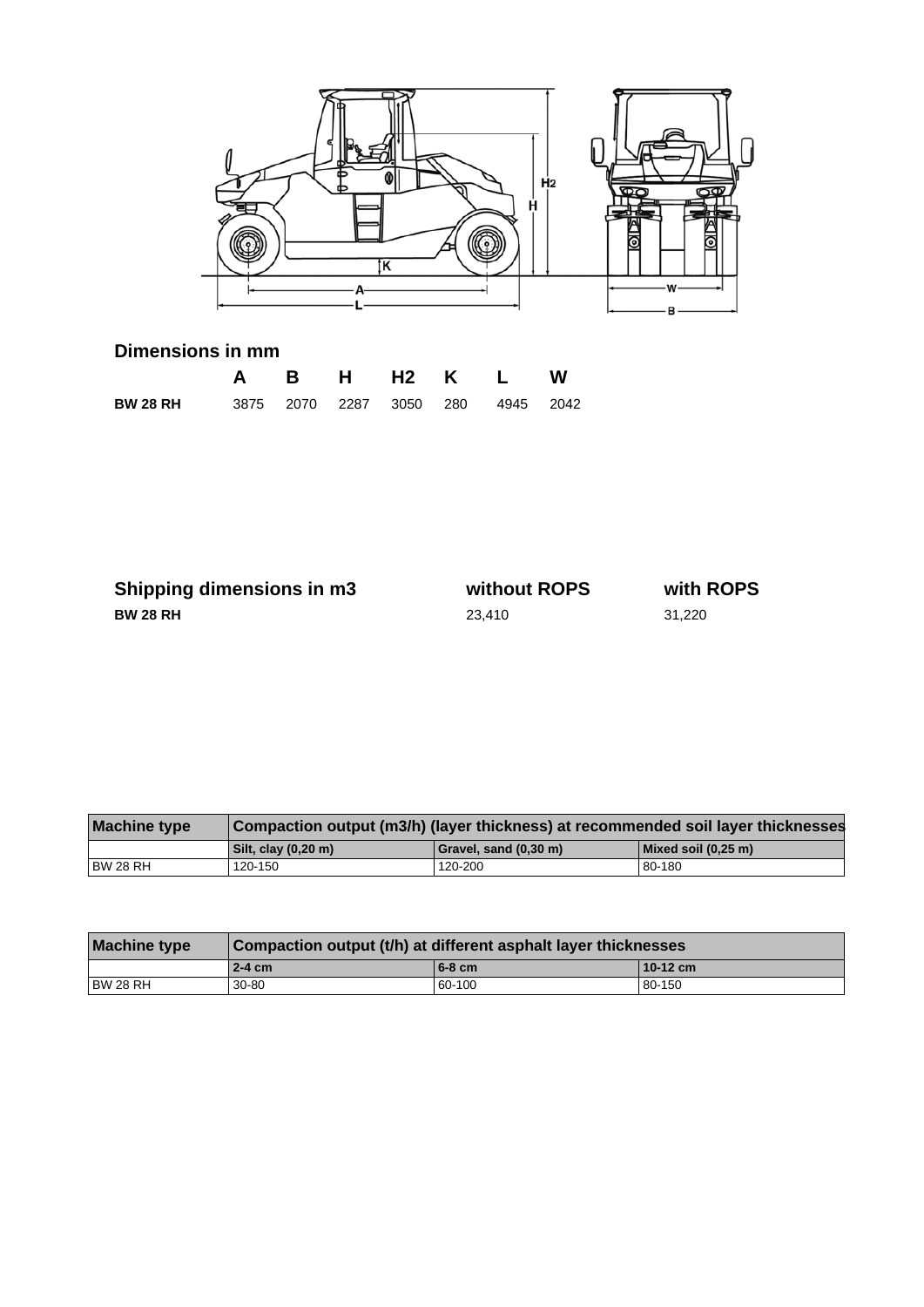### **Technical Data BOMAG**

## **BW 28 RH**

| Weights                               |       |                   |
|---------------------------------------|-------|-------------------|
| Operating weight CECE w. ROPS-cabin   | kg    | 8.600             |
|                                       | kg    | 28.000            |
|                                       | kg    | 3.500             |
| <b>Dimensions</b>                     |       |                   |
|                                       | mm    | 5.700             |
| <b>Driving Characteristics</b>        | km/h  | $0 - 19,0$        |
| Max. gradeability (dep. on soil con.) | %     | 27                |
| <b>Drive</b>                          |       |                   |
|                                       |       | Deutz             |
|                                       |       | <b>TCD 3.6 L4</b> |
|                                       |       | Stage V / TIER4f  |
|                                       |       | DPF+SCR           |
|                                       |       | Liquid            |
|                                       |       | 4                 |
|                                       | kW    | 100,0             |
|                                       | hp    | 134,0             |
|                                       | min-1 | 2.000             |
|                                       | V     | 12                |
|                                       |       | hydrost.          |
|                                       |       | rear              |
| <b>Tyres</b>                          |       |                   |
|                                       |       | 11,00-20 18PR     |
|                                       | mm    | 32,0              |
|                                       |       |                   |
| <b>Brakes</b>                         |       |                   |
|                                       |       | hydrost.          |
|                                       |       | multi disc        |
| <b>Steering</b>                       |       |                   |
|                                       |       | 2-p. pivoted      |
|                                       |       | hydrost.          |
|                                       | grad  | 30                |
|                                       | grad  | 4                 |
|                                       | mm    | 100               |
| <b>Sprinkler System</b>               |       |                   |
|                                       |       | pressure          |
| <b>Capacities</b>                     |       |                   |
|                                       | I     | 200,0             |
|                                       | I     | 340,0             |
| Volume of ballast compartment         | mЗ    | 3,0               |

Technical modifications reserved. Machines may be shown with options.